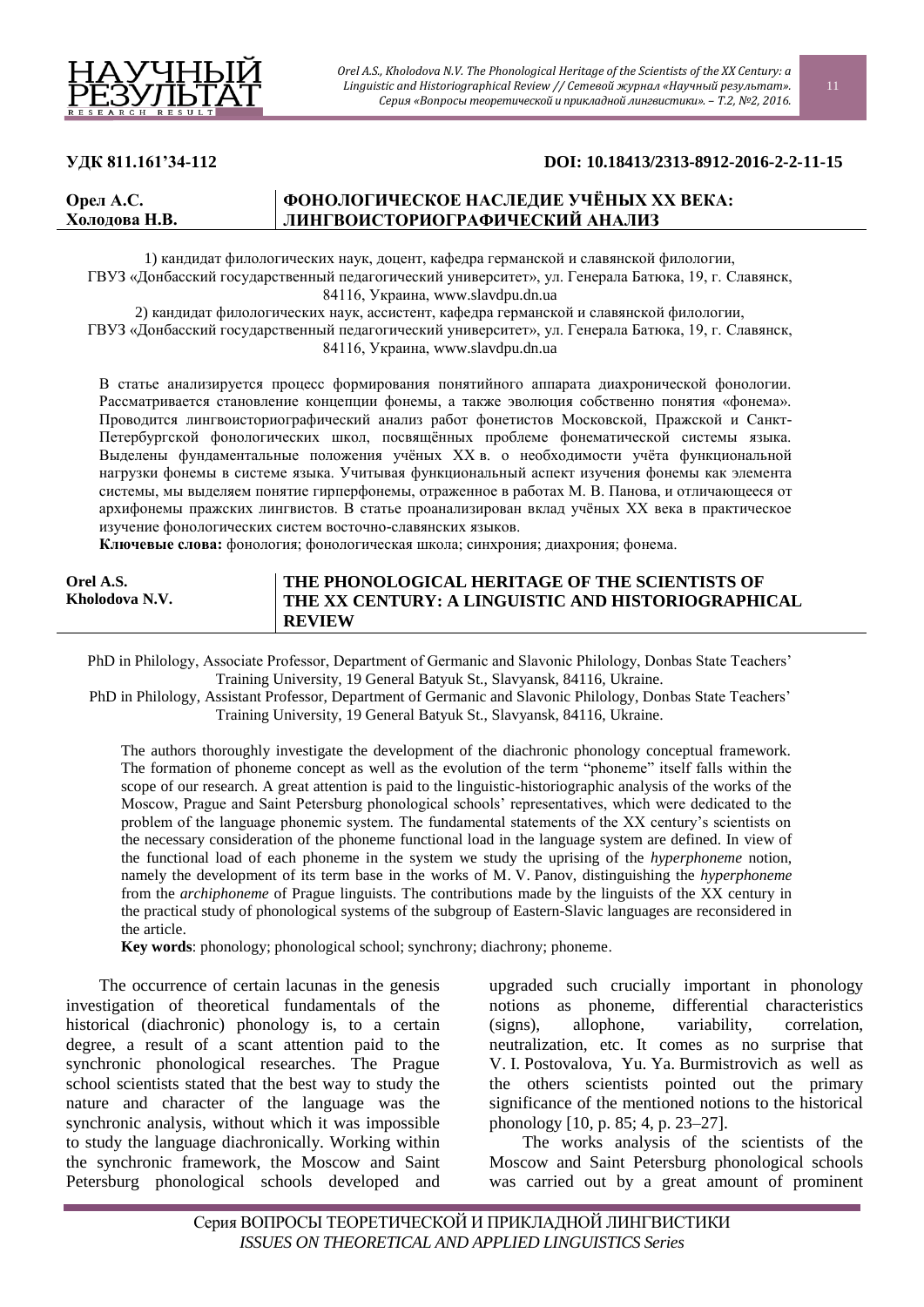

linguists in particular A. A. Reformatskiy, P. K. Vaarask, S. V. Protogenov, V. K. Zhuravlev and others. Nevertheless, there are no special linguistic historiographical works dedicated to the in-depth study of the scientists' phonological concepts of the mentioned schools with the identification of their further influence on the historic phonology development, and that explains the scientific topicality of our article.

The objective of the article is to carry out a linguistic historiographical analysis of the Moscow and Saint Petersburg schools phonological heritage within the framework of the modern historicalphonological conceptions.

To meet the established objective we need to accomplish the following tasks: 1) to define the notions especially significant to the historical phonology, which were developed in synchronic phonology; 2) to analyze the phonological concepts of Moscow and Saint Petersburg schools scientists; 3) to find the links with the historical phonology.

We need to pay a special attention to the establishment of the methodological difference between Moscow and Saint Petersburg schools representatives in their phonological study of language facts. Thus, the application of the morphological principle for synchronic phonology studying is characteristic of the Moscow phonological school; the psychological and acousticphysiological aspects are predominant in Saint Petersburg scientists' researches. The non-recognition of the morphological principle by the scientists of Saint Petersburg phonological school gave grounds for the criticism of their phonological conception.

The concept of phoneme was central to the evolution of phonological science. The detailed analysis of the phonological theories based on the different interpretations of the phoneme conception was given in the work of R. O. Jakobson. The linguistic historiographical analysis of the phonological theories was carried out by Yu. A. Levitskiy, S. V. Protogenov and others. As V. K. Zhuravlev pointed out that psychological and physiological aspect of phoneme falls within the scope of the Saint Petersburg phonological school theoretical interests [5, p. 8]. The psychological interpretation of the phoneme concept as a semantic peculiarities bearer was proposed by L. V. Shcherba [13, p. 116, 132]. The doctrine on the semantic distinction and development of acoustic-physiological characteristics of the sound was assumed as the basis of the phoneme notion by the following representatives of the Saint Petersburg school such as L. R. Zinder, M. I. Matusevich, A. N. Gvozdev [6, p. 35, 51]. L. V. Shcherba also pointed out an

interesting fact about the allocation of an independent phoneme. The linguist considered that the independent phoneme in the language system was not equal to the sound as the phonemes can be expressed by the sound combination, for example of any consonant and a vowel, coined a syllable (syllablephoneme in comparison to V. K. Zhuravlev groupphoneme) [14, p. 116]. The theory of phoneme developed by the Saint Petersburg school became a base for experimental phonetics and typology.

Thanks to the Moscow linguist N. F. Yakovlev and his positional phonology, the phoneme theory was not any more exposed to the influence of psychologizm [5, p. 11–12; 9, p. 102].The morphological principle and phonetic position became leading ones in the phoneme definition by the scientists of the Moscow phonological school [9, p. 94]. The phoneme is a totality of alternating sounds [1, p. 7]. The allocation of independent phonemes on the ground of phonemes unity was very characteristic of the Moscow scientists and showed also a considerable promise in the further resolution of the problem of language phonemic segmentation. The phonologists of the Moscow school paid also a great attention to the establishment of the inter-level relations in language.

The long-standing question as to what was the difference between speech sounds was tackled across the generations of linguists. After the phoneme theory founding there was a great range of questions concerning phoneme features identification, its classification and functional value. The scientists of the Moscow and Saint Petersburg phonological schools continued their investigations of the phoneme features within the framework of functional aspect. Thus, L. V. Shcherba considered differential (typical) features as the most important for the phoneme allocation [13, p. 120]. And in respect to that the linguists denoted phoneme as totality of differential features [11, p. 18].

The thesis on the importance of non-differential (integral) features consideration is very characteristic of the Moscow school representatives. Nevertheless, L. R. Zinder supported the same view, defining "the establishment of the wide range of the phoneme tones" as the main function of the non-differential features [6, p. 40].

The more detailed study of the problem was given in the works of A. A. Reformatskiy. The scientist divided the phoneme features on differentials and integrals and herewith singled out the importance of considering functional load of integral features, suggesting a hypothesis on different levels of integrality [12, p. 245–248]. In accordance to the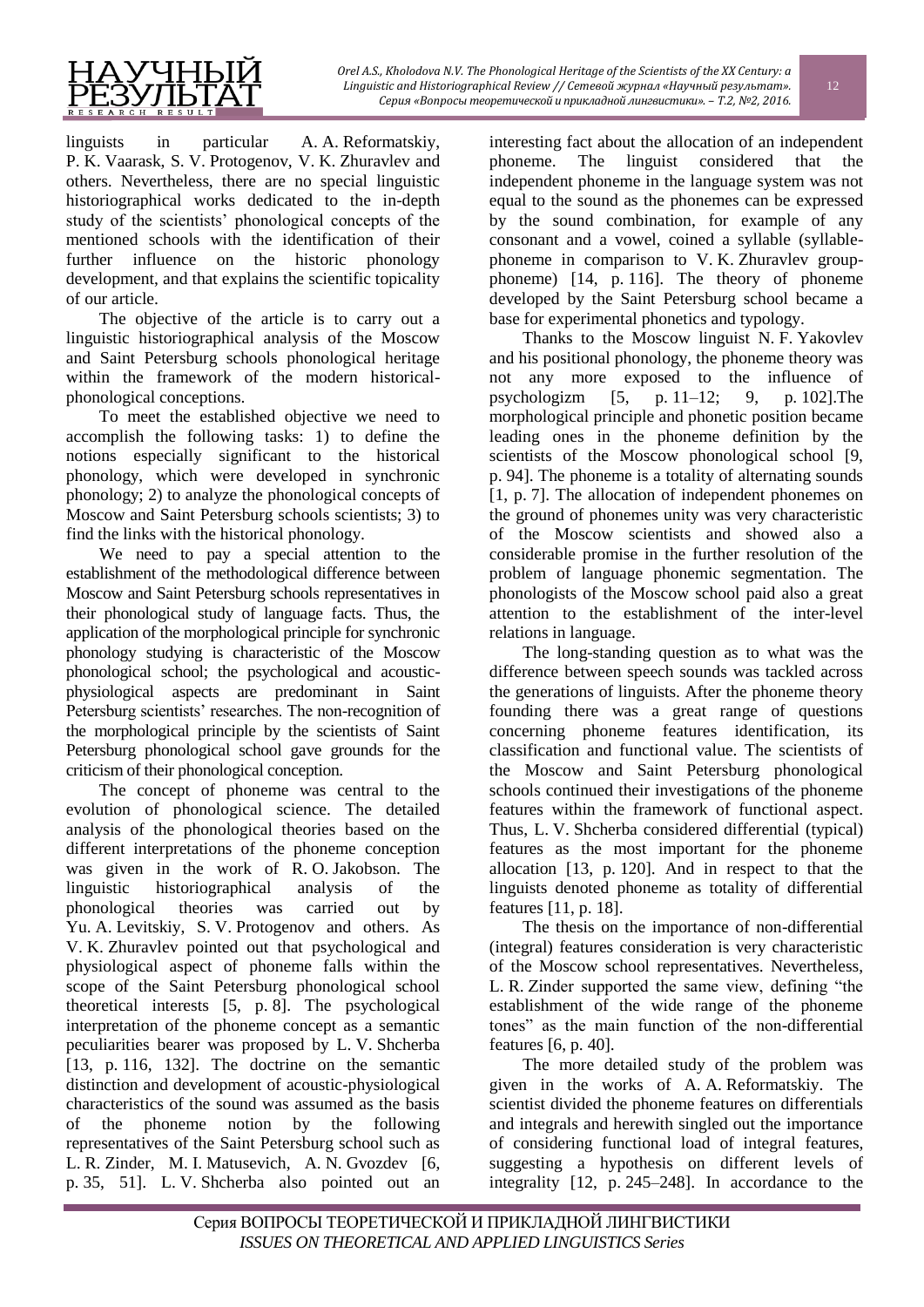

hypothesis the further allocation of integralspotentials (they can be called potential differentials) was crucial for the development of diachronic phonology [11, p. 28]. Dealing with non-differential (excess) phoneme features O. S. Ahmanova points out, firstly, the ambiguity of distinguishing differential and non-differential features, and secondly, in some special position the excess phoneme feature can be the only way to differentiate (for example, opposition sonority / voicelessness, that is differential for the Eastern-Slavic languages, in a whisper change into opposition weakness / strength that is an excess feature for the phonological systems of the given languages) [2, p. 35].

Sounds are extremely diverse in human speech, but they cannot be extremely diverse in the language, said A. A. Reformatskiy [9, p. 91]. The significance of distinction of the notions such as sound of speech and sound of language was pointed out by P. S. Kuznetsov, M. V. Panov and others [7, p. 28–39; 9, p. 91–92]. Distinguishing between the language and the speech was typical for the works of representatives of Moscow and Saint Petersburg linguistic schools, which accounted for the singling out the phoneme as a unit of language and the sound as a unit of speech. It is in this area that the phonetic and phonily are interfaced (L. V. Scherba, P. S. Kuznetsov, A. A. Reformatskiy etc.). According to M. V. Panov, the introduction of a dynamic aspect as a part of characteristics of the sounds of language helps find the way these sound can function and define the subject of phonology [9, p. 90–91].

Treating the phoneme as a changing essence (defining the phoneme variation as typical features for the studies of Moscow and Saint Petersburg linguistic schools) is very important for our investigation. It is generally accepted that the scheme of historical changes in the phonological system starts from allophone variation. In developing the contest of historical changes in the phonetic system of a language, L. V. Scherba pointed out that the phonetic history of a language can be reduced "from one side, to the disappearance of some phonetic differences and some phonemes, and on the other hand it can bring to understanding some shades and appearance of new phonemes" [13, p. 123]. The process of phonologization of allophones and appearance of new phonemes was represented by L. R. Zinder as "a distribution of shades composing one phoneme in two different ones" [6, p. 57, 77].

Sounds of speech through which the phonemes are realized, are considered by scientists sometimes as shades of phonemes (L. V. Scherba [13, p. 122, 132]), sometimes as variants and variations (R. I. Avanesov, P. S. Кuznetsov [12, p. 252–253]) and even as sounds row which alters regularly (V. М. Sidorov, М. V. Panov [9, p. 106]). It should be noted that the description of the phoneme as a unit of sounds altering in positions can also be found in modern explanations of the phoneme and its allophones.

Among the variances of the shades of a phoneme (optional and compulsory variants) L. V. Scherba and L. R. Zinder single out one and the most typical shade which occurs in an isolated position. It is the only element of speech which is perceived by the speaker, being typical for a certain phoneme, but not identical to it [13, p. 119, 132; 6, p. 40–42, 69].

The study of the problem of phonemes and their variants by Moscow and Saint Petersburg linguistic schools is closely linked to the concept of position which is the leading principle for the phonological concept of Moscow linguists [12, p. 115]. Thus, R. І. Аvanesov, V. М. Sidorov single out two types of sound attributes [2, p. 22]. According to their theory, there are independent sound attributes which do not depend on their phonetic surrounding (strong position; position of maximum, P. S. Kusnetsov) and there are those which depend on the phonetic surrounding (weak position, position of minimum, P. S. Kusnetsov) [the same, p. 250]. In the first case, as Moscow linguists believe, we deal with a phoneme, while in the second one  $-$  we deal with its derivatives (variations and variants) [the same, p. 116–117, 252– 253]. The scientists introduced also the concept of a main type of the phoneme (ex., the most characteristic feature as defined by Saint Petersburg linguistic school), which is characterized by the smallest dependence on the phonetic surrounding and occurs in the most strong position [the same p. 250–251]. It is the strongest phonemes which, according to R. I. Avanesov and L. V. Scherba, create the phonetic system of a language [the same, p. 251–252; 9, p. 193]. M. V. Panov believed that using a functional aspect to define the composition of phonemes by Moscow and Saint-Petersburg linguists, was a very important step for the further development of phonology [9, p. 193].

According to A. A. Reformatskiy the position is not an important factor for the phoneme in general, but it turns out to be an essential element for its differential features (differentials) [12, p. 245–248]. This thesis appears contrary to the opinion of representatives of Moscow linguistic school on phoneme who like V. M. Sidorov for example, believed that the last indivisible element was a sound as an identifier of phoneme and not as its feature [9, p. 190]. The strong position is determined by A. A. Reformatskiy as a totally free one [12, p. 245– 248]. Expanding the classification of phonemic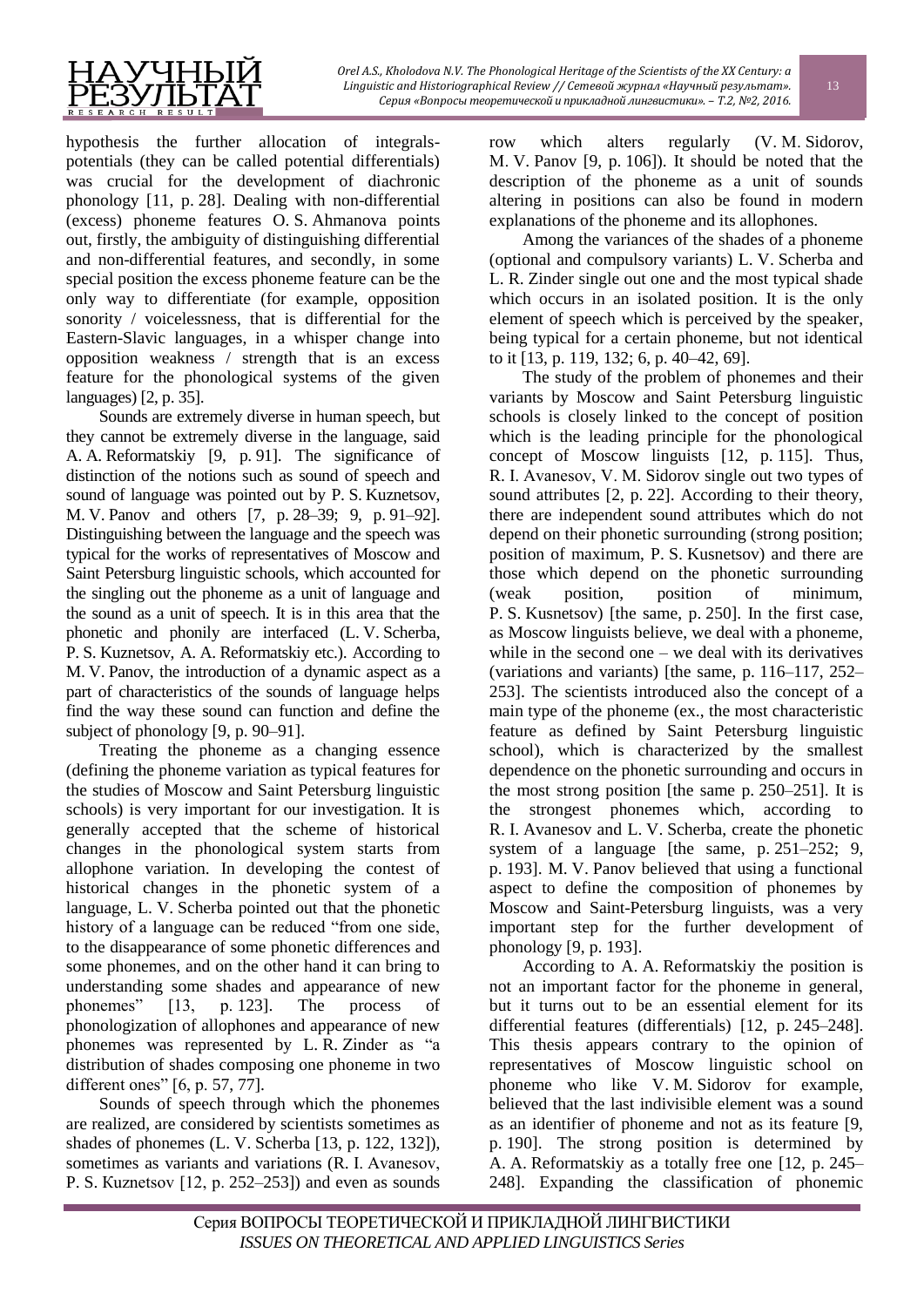

positions, the linguist points out among the strong and weak ones also the positions which are structurally and contextually determined [the same]. Another interesting consideration of A. A. Reformatrskiy is on the possibility of transformation of a strong position into a weak one, according to which the history of phonological system is interpreted is as a qualitative change of positions [the same, p. 119], which results in the dephonologization of positions, as V. K. Zhuravlev believes [5, p. 54]. Making a distinction between perceptual and significant positions, practiced first by A. A. Reformatrskiy [1, p. 8], was continued in the works of M. V. Panov who in terms of phonetic surrounding distinguished between perceptively strong and weak positions, while in terms of neutralization process the positions could be significantly strong and weak [9, p. 115– 117]. R. I. Avanesov shared M. V. Panov's point of view that such a classification of positions makes it possible to give a clear definition and to improve the concept of variation and variant [3, p. 80].

In searching the reasons of appearance of different shades of a phoneme L. V. Scherba was able to define the phonetic surrounding as on the major factors in this process [13, p. 157]. For Saint-Petersburg linguistic school the prevailing was the idea of substitution of sounds in the identical positions rather than the change thereof as it was thought by their Moscow colleagues. From our prospective, this was a weak-point and the reason why the ideas of Saint-Petersburg linguists turned out to be less attractive for the modern historic phonology.

The consecutive adhering to the systemacity principle was typical for the research works by Moscow and Saint-Petersburg linguistic schools [12, p. 163, 249; 10, p. 59–60]. The thesis about the phoneme as a system element was leading for the scientists of these schools. A. A. Reformatskiy believed that the language always remains systemic and structured both in synchrony and diachrony [8, p. 38].

Results of researching activity in the field of structural organization of phonological system (oppositions and correlations) are provided in the works of R. I. Avanesov, A. A. Reformatskiy and others. Developing an idea that all phonemes in the language constitute a unified system of contrasts, L. V. Shcherba underlines that both single phonemes and their groups can be opposed [13, p. 134]. As an opposition member the phoneme was also interpreted by the linguists of Moscow scientific school. The concept of correlation (opposition system) necessary for singling out the phonemes was developed by P. S. Kuznetsov [12, p. 158].

According to some linguists, for example S. V. Protogenov and M. V. Panov, a deep study of phonological oppositions and processes of their neutralization was a particular feature of Moscow phonological school [11, p. 28; 8, p. 113–114]. Thus, for A. A. Reformatskiy the neutralization stands in the loss by phoneme of its valence (set of differentials) and occurs in the weak position [12, p. 245–246].

S. V. Protogenov believes that it was the study of position and neutralization aspects that made Moscow school linguists introduce a more generic concept of phoneme comparatively to the existing one in that period [11, p. 29]. In view of the functional load of each phoneme in the system, P. S. Kuznetsov introduces the notion of *hyperphoneme* (M. V. Panov developed a theoretical basis of this notion) [9, p. 119–121]), for which the criterion of functionality is the main and this distinguishes the *hyperphoneme* from the *archiphoneme* of Prague linguists. A. A. Reformatskiy speaks about the *row* which is made of the principal kind of phoneme and all its variants. R. I. Аvanesov accomplished this statement introducing the notion of *a phonemic row* [11, p. 29]. According to P. K. Vaarask, all these notions could be combined in one concept – *hyperphoneme.* O. S. Ahmanova underlines that the neutralization process causes the appearance of particular units of the sound system which belong to more generic types and these can be called archiphonemes or hyperphonemes with no difference in the meaning [3, p. 9–10]. According to O. S. Ahmanova, the terms *phonemic row, mixed phoneme* and some others correspond more to real sounds while the notion of archiphoneme is abstractive [the same]. If we step back from real ideal constructions, only real connections between the phoneme and its shades will be seen as it was underlined by L. V. Scherba [the same, p. 11–12].

The investigation of neutralization was of a primary importance for the increasing of explanatory level of historical phonology. According to V. K. Zhuravlev, the neutralization mechanism in synchrony is the first step of convergent-divergent processes as well as processes of opposition phonologisation and dephonologisation [5, p. 213]. The neutralization is the link between synchronic and diachronic phonology [the same].

The study of grammar alternations by I. A. Baudouin de Courtenay and М. V. Krushevskiy gave a start to the development of morphology as a separate scientific discipline. L. V. Scherba distinguished the alternation by analogy, treating it in from a psychological point of view [13, p. 115]. An expanded classification of positional and non-